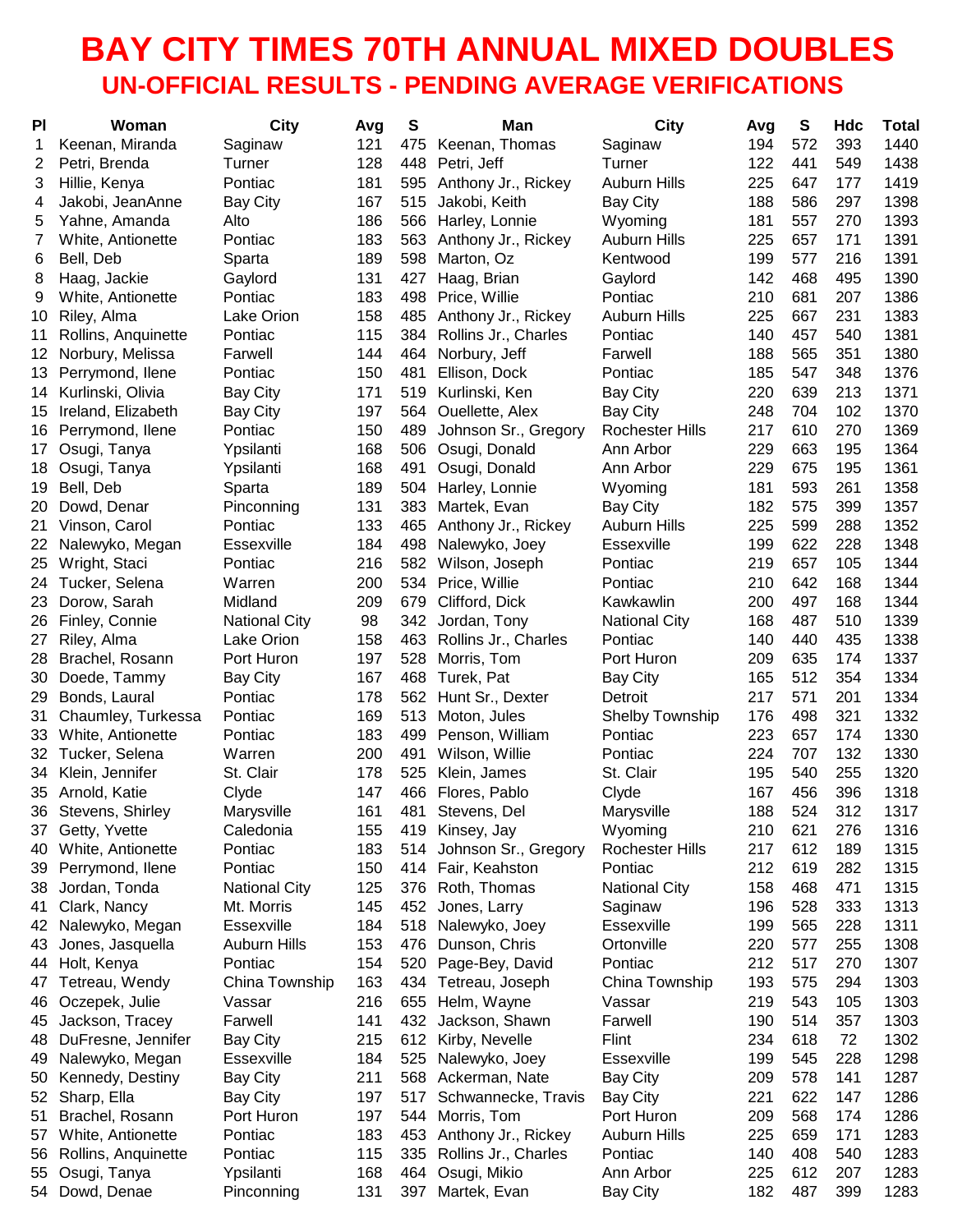| 53  | Dennison, Angela        | Croswell                | 157 | 491 | Dennison, Terry         | Croswell               | 176 | 441 | 351 | 1283 |
|-----|-------------------------|-------------------------|-----|-----|-------------------------|------------------------|-----|-----|-----|------|
| 58  | King, Kathy             | Pontiac                 | 178 | 500 | King, Tommy             | Pontiac                | 161 | 446 | 336 | 1282 |
| 59  | Grandmaison, Jen        | <b>Bay City</b>         | 199 | 554 | Huggard, DJ             | Midland                | 218 | 577 | 147 | 1278 |
| 61  | Vinson, Carole          | Pontiac                 | 133 | 382 | Ellison, Dock           | Pontiac                | 185 | 511 | 384 | 1277 |
| 60  | Page, Tracie            | Saginaw                 | 206 | 595 | Kirby, Nevelle          | Flint                  | 234 | 589 | 93  | 1277 |
| 62  | McClellan, Karry        | <b>Tawas City</b>       | 124 | 383 | McClellan, Scott        | <b>Tawas City</b>      | 171 | 451 | 441 | 1275 |
| 63  | Gibson, Vivian          | Pontiac                 | 179 | 464 | Borden, Artis           | Flint                  | 205 | 582 | 228 | 1274 |
| 65  | Waller, Denisyha        | <b>Sterling Heights</b> | 212 | 678 | Bell, Terrance          | Pontiac                | 214 | 467 | 126 | 1271 |
| 64  | Lowery, Sandy           | Saginaw                 | 138 | 447 | Lowery, Tim             | Saginaw                | 213 | 518 | 306 | 1271 |
| 68  | Klein, Jennifer         | St. Clair               | 178 | 452 | Klein, James            | St. Clair              | 195 | 562 | 255 | 1269 |
| 67  | Holt, Kenya             | Pontiac                 | 154 | 464 | Johnson Sr., Gregory    | <b>Rochester Hills</b> | 217 | 547 | 258 | 1269 |
| 66  | Chaumley, Turkessa      | Pontiac                 | 169 | 477 | Dunson, Chris           | Ortonville             | 220 | 576 | 216 | 1269 |
| 70  | Osugi, Michelle         | Ann Arbor               | 188 | 484 | Osugi, Donald           | Ann Arbor              | 229 | 637 | 147 | 1268 |
| 69  | Bonds, Laural           | Pontiac                 | 178 | 515 | Brooks, Roger           | North Branch           | 167 | 432 | 321 | 1268 |
| 71  | Riley, Alma             | Lake Orion              | 158 | 383 | Moton, Jules            | <b>Shelby Township</b> | 176 | 536 | 348 | 1267 |
| 72  | Kurlinski, Erika        | <b>Bay City</b>         | 159 | 495 | Neal, James             | <b>Bay City</b>        | 207 | 498 | 270 | 1263 |
|     |                         | Auburn Hills            | 153 | 424 |                         | Pontiac                | 212 | 565 | 273 | 1262 |
| 73  | Jones, Jasquella        |                         | 187 | 432 | Fair, Keahston          |                        | 224 | 665 | 162 | 1259 |
| 74  | Bobo, Terra             | <b>Burton</b>           |     |     | Wilson, Willie          | Pontiac                |     |     |     |      |
| 75  | Page, Tracie            | Saginaw                 | 206 | 517 | Norman, Derrick         | Saginaw                | 223 | 621 | 120 | 1258 |
| 76  | Murrey, Deborah         | Pontiac                 | 170 | 480 | Kelly, Christopher      | Pontiac                | 214 | 549 | 228 | 1257 |
| 77  | Hillie, Kenya           | Pontiac                 | 181 | 533 | Hillie, Mike            | Pontiac                | 201 | 488 | 234 | 1255 |
| 80  | Wright, Staci           | Pontiac                 | 216 | 515 | Anthony Jr., Rickey     | <b>Auburn Hills</b>    | 225 | 646 | 93  | 1254 |
| 79  | Stevens, Shirley        | Marysville              | 161 | 414 | Stevens, Del            | Marysville             | 188 | 528 | 312 | 1254 |
| 78  | Murrey, Deborah         | Pontiac                 | 170 | 524 | Penson, William         | Pontiac                | 223 | 523 | 207 | 1254 |
| 82  | White, Antionette       | Pontiac                 | 183 | 463 | Johnson Sr., Gregory    | <b>Rochester Hills</b> | 217 | 601 | 189 | 1253 |
| 81  | Arndt, Elizabeth        | Gaylord                 | 134 | 348 | Tholl, Patrick          | Gaylord                | 195 | 545 | 360 | 1253 |
| 85  | Wright, Staci           | Pontiac                 | 216 | 524 | Wilson, Joseph          | Pontiac                | 219 | 622 | 105 | 1251 |
| 84  | Osugi, Michelle         | Ann Arbor               | 188 | 494 | Osugi, Donald           | Ann Arbor              | 229 | 610 | 147 | 1251 |
| 83  | Butler, Alicia          | Detroit                 | 198 | 478 | Parker, Derrance        | Detroit                | 221 | 629 | 144 | 1251 |
| 88  | Osugi, Michelle         | Ann Arbor               | 188 | 423 | Osugi, Mikio            | Ann Arbor              | 225 | 668 | 159 | 1250 |
| 87  | Gielda, Claudia         | Auburn                  | 158 | 493 | Gielda, Andy            | <b>Bay City</b>        | 212 | 496 | 261 | 1250 |
| 86  | Getty, Yvette           | Caledonia               | 155 | 398 | Defreese, Bruce         | Kentwood               | 217 | 594 | 258 | 1250 |
| 90  | Nalewyko, Megan         | <b>Essexville</b>       | 184 | 502 | Nalewyko, Joey          | <b>Essexville</b>      | 199 | 519 | 228 | 1249 |
| 89  | Donahoe, Jeanette       | <b>Grand Rapids</b>     | 188 | 412 | Defreese, Bruce         | Kentwood               | 217 | 660 | 177 | 1249 |
| 91  | Gibson, Vivian          | Pontiac                 | 179 | 502 | Howard, Keith           | Pontiac                | 187 | 476 | 270 | 1248 |
| 93  | Osugi, Tanya            | Ypsilanti               | 168 | 431 | Osugi, Mikio            | Ann Arbor              | 225 | 607 | 207 | 1245 |
| 92. | Holt, Kenya             | Pontiac                 | 154 |     | 450 Anthony Jr., Rickey | Auburn Hills           | 225 | 555 | 240 | 1245 |
| 94  | Fowler, Doniielle       | Flint                   | 189 | 500 | Griggs, Damonde         | <b>Swartz Creek</b>    | 227 | 594 | 150 | 1244 |
| 95  | Clark, Kris             | <b>Bay City</b>         | 207 | 540 | Huggard, DJ             | Midland                | 218 | 574 | 129 | 1243 |
| 97  | Gillespie, Cyndie       | Wyoming                 | 180 | 504 | Klingbeil, Scott        | Lansing                | 211 | 525 | 213 | 1242 |
| 96  | Bonds, Laural           | Pontiac                 | 178 | 532 | Jones, Robert           | Saginaw                | 218 | 515 | 195 | 1242 |
| 99  | White, Antionette       | Pontiac                 | 183 | 503 | Dunson, Chris           | Ortonville             | 220 | 553 | 183 | 1239 |
| 98  | Levelston, Nola         | Saginaw                 | 193 | 462 | Norman, Derrick         | Saginaw                | 223 | 627 | 150 | 1239 |
|     | 100 Rollins, Anquinette | Pontiac                 | 115 | 344 | Riley, James            | Lake Orion             | 164 | 414 | 480 | 1238 |
|     | 103 Robinson, Brigit    | <b>Grand Blanc</b>      | 168 | 454 | Penson, William         | Pontiac                | 223 | 573 | 210 | 1237 |
|     | 102 Burch, Melissa      | Saginaw                 | 126 | 355 | Burch, Ryan             | Saginaw                | 210 | 561 | 321 | 1237 |
| 101 | Buda, Cindy             | <b>Bay City</b>         | 126 | 364 | Gielda, Andy            | <b>Bay City</b>        | 212 | 534 | 339 | 1237 |
|     |                         |                         | 183 | 480 |                         | Flint                  | 205 | 537 | 219 | 1236 |
|     | 104 White, Antionette   | Pontiac<br>Deford       | 164 | 462 | Borden, Artis           | Deford                 | 196 | 487 | 285 |      |
|     | 105 Potrykus, Dora      |                         |     |     | Potrykus, Zac           |                        |     |     |     | 1234 |
|     | 106 Robinson, Brigit    | <b>Grand Blanc</b>      | 168 | 383 | Robinson, Andre         | <b>Grand Blanc</b>     | 178 | 531 | 318 | 1232 |
|     | 107 White, Antionette   | Pontiac                 | 183 | 486 | Penson, William         | Pontiac                | 223 | 571 | 174 | 1231 |
|     | 108 Nalewyko, Megan     | Essexville              | 184 | 504 | Nalewyko, Joey          | Essexville             | 199 | 498 | 228 | 1230 |
|     | 110 Waymer, Chenelle    | Detroit                 | 207 | 520 | Bell, Terrance          | Detroit                | 214 | 570 | 138 | 1228 |
|     | 109 Dorow, Sarah        | Midland                 | 209 | 501 | Schwannecke, Travis     | <b>Bay City</b>        | 221 | 610 | 117 | 1228 |
|     | 111 Thomas. Alina       | <b>Bay City</b>         | 133 | 371 | Ackerman, Nate          | <b>Bay City</b>        | 209 | 529 | 327 | 1227 |
|     | 112 Gillespie, Cyndie   | Wyoming                 | 180 | 533 | Pharms, Mychall         | Wyoming                | 205 | 465 | 228 | 1226 |
|     | 113 Hudson, Elisha      | Lansing                 | 173 | 430 | Pharms, Mychall         | Wyoming                | 205 | 552 | 243 | 1225 |
|     | 114 Gielda, Claudia     | Auburn                  | 158 | 487 | Maciejewski, Brandon    | <b>Bay City</b>        | 225 | 503 | 231 | 1221 |
|     | 115 Maciejewski, Jordan | <b>Bay City</b>         | 177 | 476 | Buda, Paul              | <b>Bay City</b>        | 213 | 531 | 213 | 1220 |
|     | 116 King, E.Mary        | Pontiac                 | 151 | 404 | Long, McArthur          | Pontiac                | 193 | 490 | 324 | 1218 |
|     | 117 Maciejewski, Jordan | <b>Bay City</b>         | 177 | 465 | Maciejewski, Brandon    | <b>Bay City</b>        | 225 | 565 | 186 | 1216 |